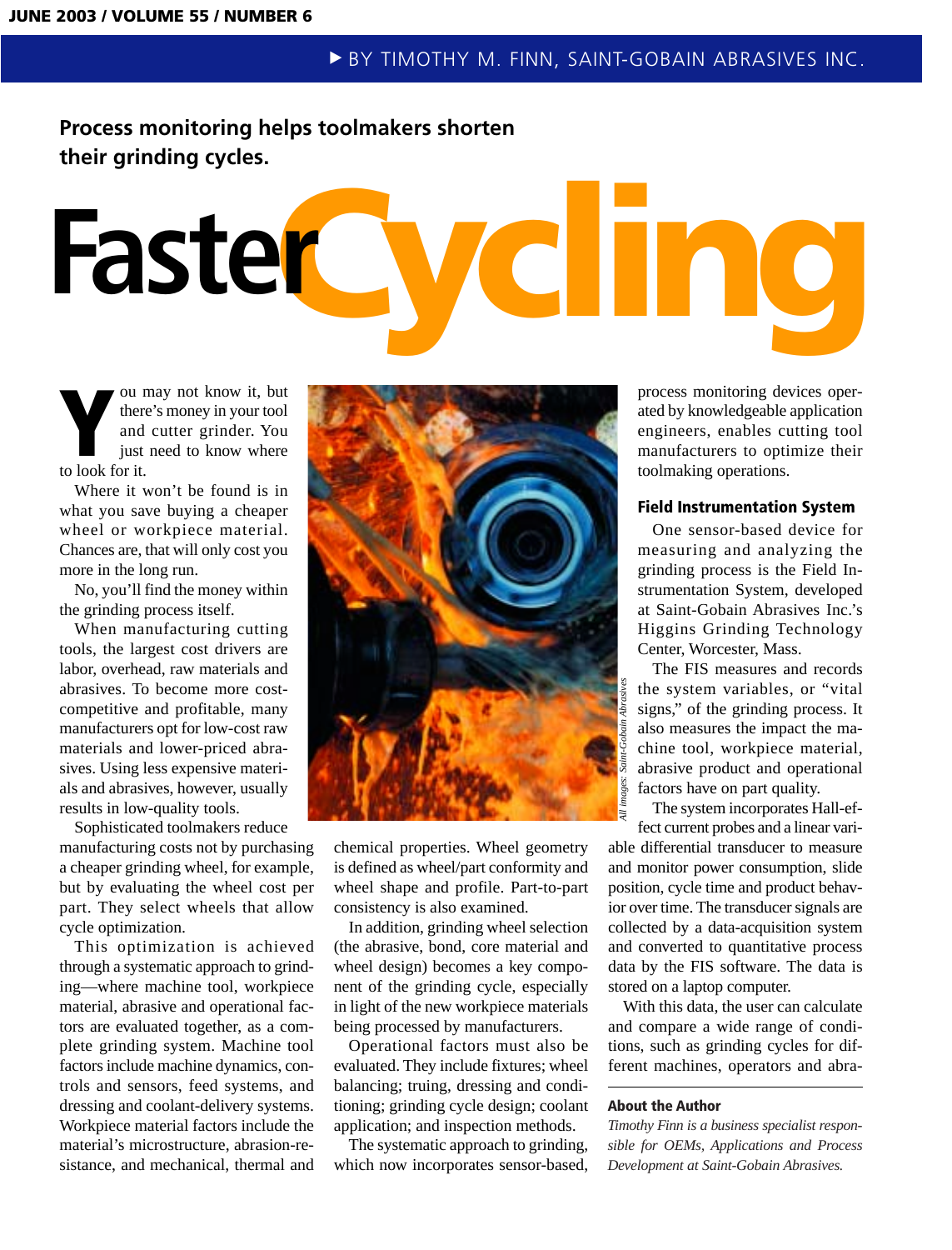sives, as well as power trends over several cycles. The FIS data also allows the user to calculate average power consumption, grinding times, rough and finish infeed rates, material-removal rates and the machine's dynamic stiffness.

For example, the system can monitor spindle power and feed rates to determine the optimal mrr for an application. If the grinder is operating at a slower-than-optimal mrr, abrasive grains in the grinding wheel will dull prematurely, reducing overall productivity. When operating at a faster-thanoptimal mrr, abrasive grains are

crushed, causing excessive wheel wear and a poor surface finish.

## **Benefits of Optimization**

The uses and benefits of FIS in grinding-system optimization include the ability to collect baseline cycle information; reduce cycle time and abrasive cost per part; test and introduce new abrasives to the system (e.g., CBN vs. conventional abrasives); test the machine's stiffness and accuracy; and optimize the dressing and grinding processes through acoustic emissions.

The FIS has allowed tool manufac-



**Figure 1: The FIS lowered power consumption 15 percent for one toolmaker, which cut cycle time by 43 percent.**



**Figure 2: In addition to reducing cycle time, FIS can also save money. In a creep-feed grinding operation, a toolmaker realized a \$200,000, or 40 percent, savings in abrasive costs.**

turers to streamline their processes. What follows are actual case studies of such process improvements:

■ In fluting, pointing and clearing operations for 0.312"-dia. carbide drills with a 2.375" flute length, the FIS allowed the author to provide one manufacturer the opportunity to eliminate a second fluting pass. This change drew 15 percent less power by decreasing the feed rate from 3 ipm to 2.2 ipm (Figure 1). The company also eliminated a power spike at the end of that pass. The result was a decrease in cycle time of 133 seconds, or 43 percent. The abra-

> sive cost per part did not increase as a result of the decreased power draw, and the number of times the wheel entered the cut was reduced from four to two.

> ■ A manufacturer of wood-chipper blades made from tool steel applied the results of FIS testing to its creep-feed grinding process and realized a \$200,000, or 40 percent, savings in abrasive costs. By using a vitrified CF grinding wheel, this manufacturer reduced costs 12 percent and achieved a 20 percent reduction in cycle time. In a second test with the FIS, the toolmaker reduced the abrasive cost per part on the same type of blade another 10 percent. In addition, optimization allowed the company to decrease the dressing depth by almost half, from 0.009" to 0.005", while eliminating chatter and improving part quality (Figure 2).

> ■ For a fluting operation, FIS results showed a round-tool manufacturer how to save \$3.089 per component by optimizing its grinding process. The mrr was doubled without any degradation in part quality, and the G-ratio was increased by a factor of four. The result was a fourfold increase in wheel life and a 75 percent decrease in abrasive cost.

> ■ FIS evaluation enabled another toolmaker to reduce the cycle time on a flute-grinding operation for endmills from 12.45 minutes to 8.51 minutes, with no microchipping. Produced on a custom-designed machine, the tool was made from a 1"-dia. car-